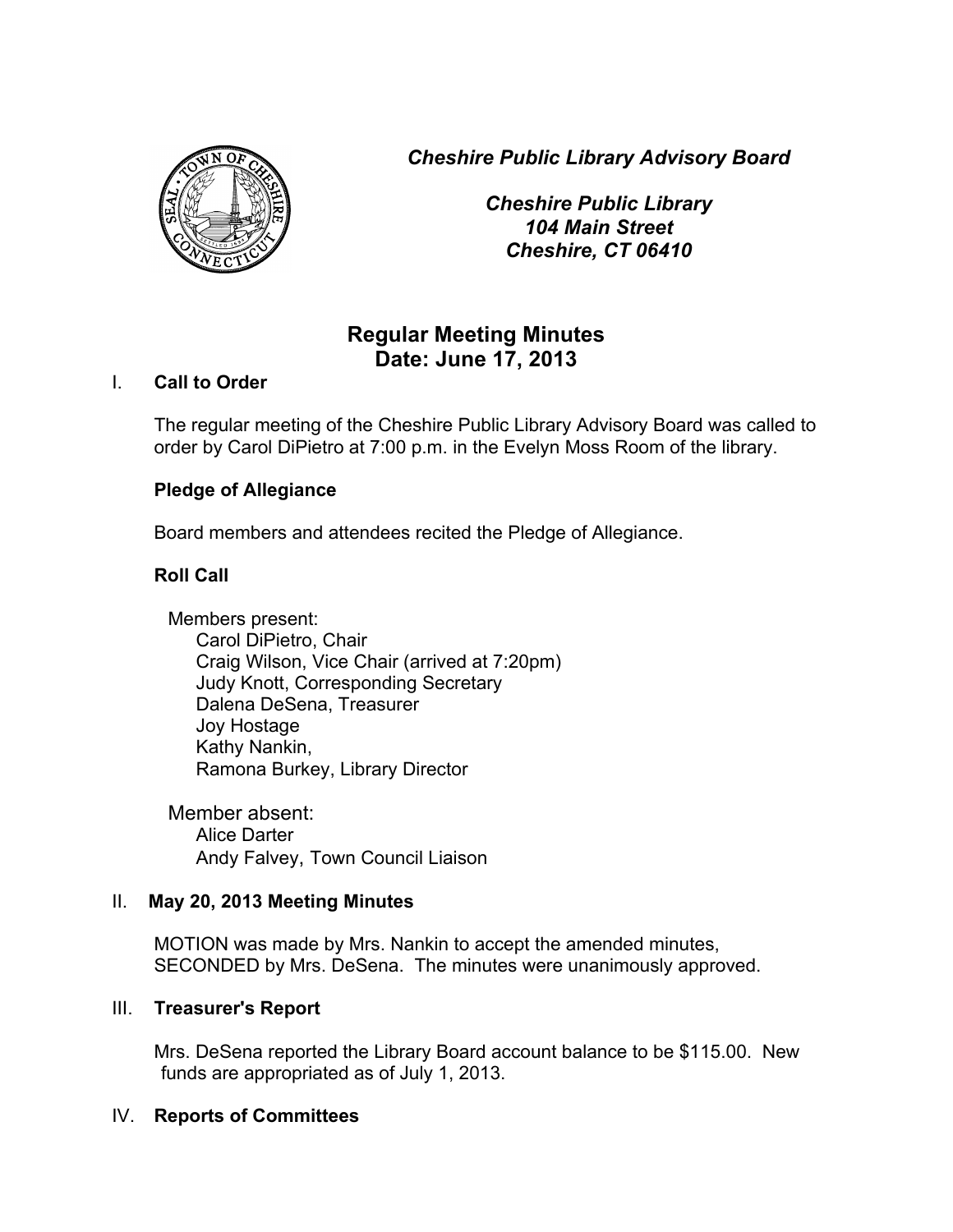1. School-Library Partnership

Mrs. DiPietro read the following report from Sue Hartley:

- School Visits:
	- $\triangleright$  Cindy Tencza, Nicole Dolat and Sue Hartley visited Doolittle School on 6/10/2013, meeting with children in Grades 1-4. Their visit included a full description of the Summer Reading Program, descriptions of our series programs such as Builder's Brigade, and book talks.
	- $\triangleright$  Visit Highland School on 6/11-12/2013, repeating their presentation with Grades 1-2. All children were attentive and enjoyed their commentaries.
	- $\triangleright$  The Reading Club will begin on Monday, June 24<sup>th</sup> with Magician Chick Kelman at 11:00am. Sign-ups for the Summer Reading Club also start on June  $24<sup>th</sup>$ . T-shirts should be available the week of June  $24<sup>th</sup>$ .
- Programs:
	- $\triangleright$  We are very pleased to have the Cheshire Robotics students do special workshops for our *Gizmos, Gadgets and Goo* Club.
	- $\triangleright$  In August, they will have demonstrations on the Hapkido Martial Arts by a local Martial Arts Studio.
	- $\triangleright$  Some of the summer programs include:
		- ❖ Summer Storytime and Edible Cookie craft
		- ❖ Digging into Nature with Animal Embassy
		- ❖ Playtivity: Community Drum Group
		- ❖ Cartoon Workshop with Rick Stromoski
		- Create a Sunflower with Becky Rice from ArtsPlace
		- Pumpernickel puppets with the "Three Billy Goats Gruff" And "Lion and the Mouse"
		- The Singing Principal Al Decant
		- $\triangleleft$  Bubble Trouble a science program
		- ❖ Anime Art Workshop
		- ❖ Family Drum sessions
		- Art with Kim
		- Cactus Head Puppets with the Tale of Juan Bobo
		- $\div$  Reading Club Finale Magician Rick Rothstein
		- Mrs. DiPietro distributed a flyer about the Summer Programs available at the Library.
- 2. Funding Resources (Mr. Wilson)

No report.

### V. **Communications**

• Mrs. DiPietro received: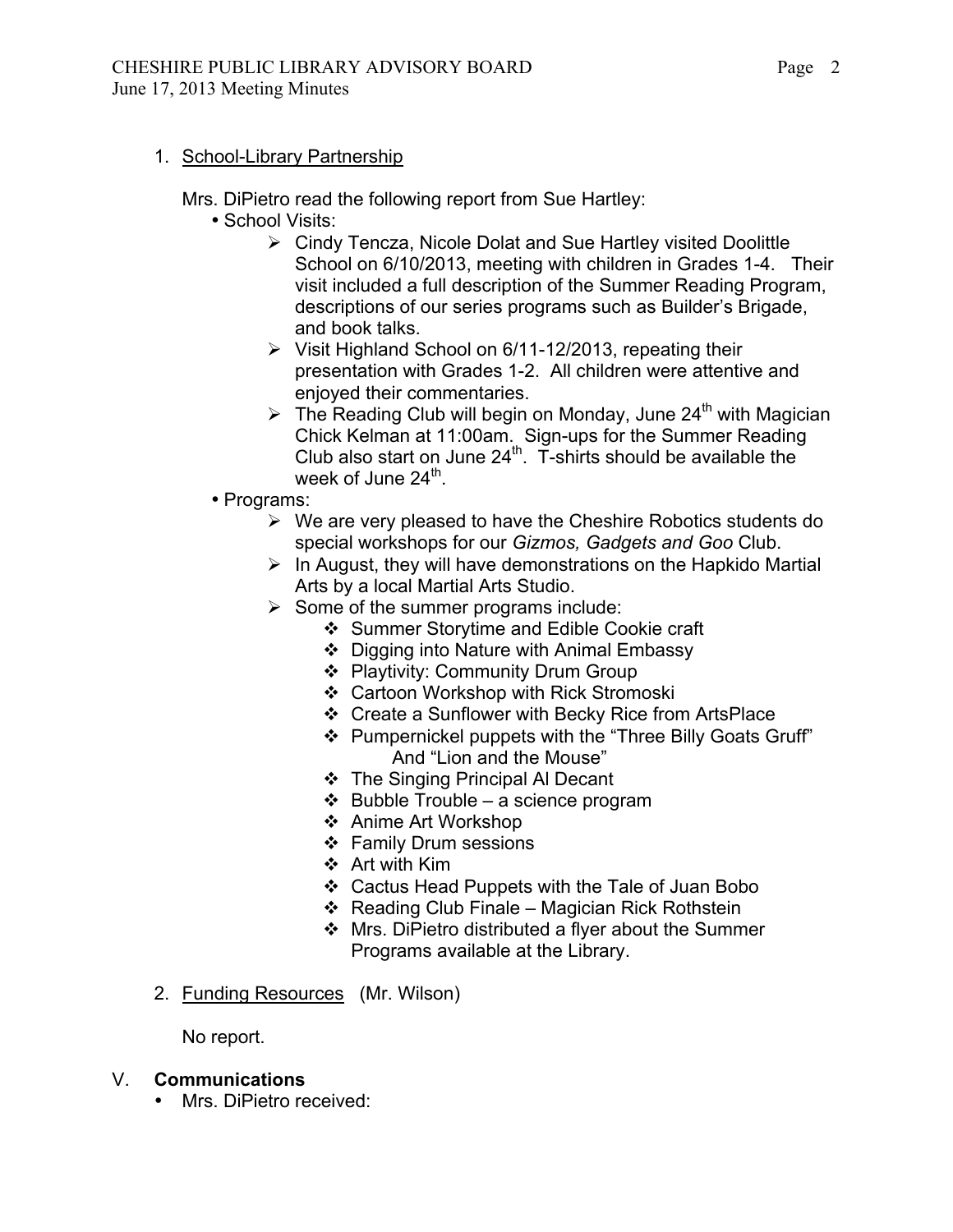- $\triangleright$  Numerous library related emails, including numerous discussion on issues of library security, involving issues inside buildings and in parking lots. Mrs. DiPietro was surprised to see the number of problems reported by libraries. Mrs. Burkey discussed security at the Cheshire Public Library, including the presence of panic buttons in several locations for staff to use if needed. Mrs. Burkey stated the Cheshire Police had visited the Library to review security.
- $\triangleright$  A call from the Meriden Record-Journal asking for the time of tonight's meeting. Mrs. DiPietro asked Mrs. Kirby to include the meeting time on future agendas.
- $\triangleright$  The ALA Magazine with details of the upcoming Annual Conference in Chicago.
- Mrs. Hostage reported:
	- $\triangleright$  Attended the recent CT State Library Board meeting.
	- The ACLB (Association of CT Library Boards) will be hosting a workshop on October  $25<sup>th</sup>$ .
	- $\triangleright$  CT House Bill 5614 was put in committee for study. The Governor signed the bill last week.
	- $\triangleright$  There is a lot of excitement around Town because the Library will start opening on Saturday mornings in July and August.
	- $\triangleright$  Distributed a flyer from the Library Services in Technology Act (LSTA), detailing how they help libraries in the state. LSTA provides the only federal funds that our local libraries in CT receive from the federal government.

# VI. **Report of the Chair –** Carol DiPietro

- Shared a *Waterbury Republican-American* (6/17/2013) article entitled "Library Set to Turn the Page", discussing the renovations to the Middlebury Library, which will transform the building into a Cultural Center. As part of their fundraising effort, patrons were able to purchase a customized brick.
- Shared a *AAA Newspaper* article entitled "Library's Services are Continuously Evolving", discussing offering at the Oliver Wolcott Library (OWL) in Litchfield. Their satellite library in Bantam has an OWL box, a vending machine that dispenses books, DVDs, and audio books to anyone with a library card. They are the first library in CT to offer this service. Selections are changed regularly and the OWL box is accessible at all times. OWL also offers book drop containers at local stores. Another program offered is "Book a Librarian", when you schedule a half hour appointment with a librarian to receive personal assistance with computer help, such as downloading books, help with excel, etc. OWL also offers many author talks. Their fundraisers provide funds to cover half of the library's annual operating costs.

### VII. **Report of the Library Director –** Ramona Burkey See attached report. **Technology**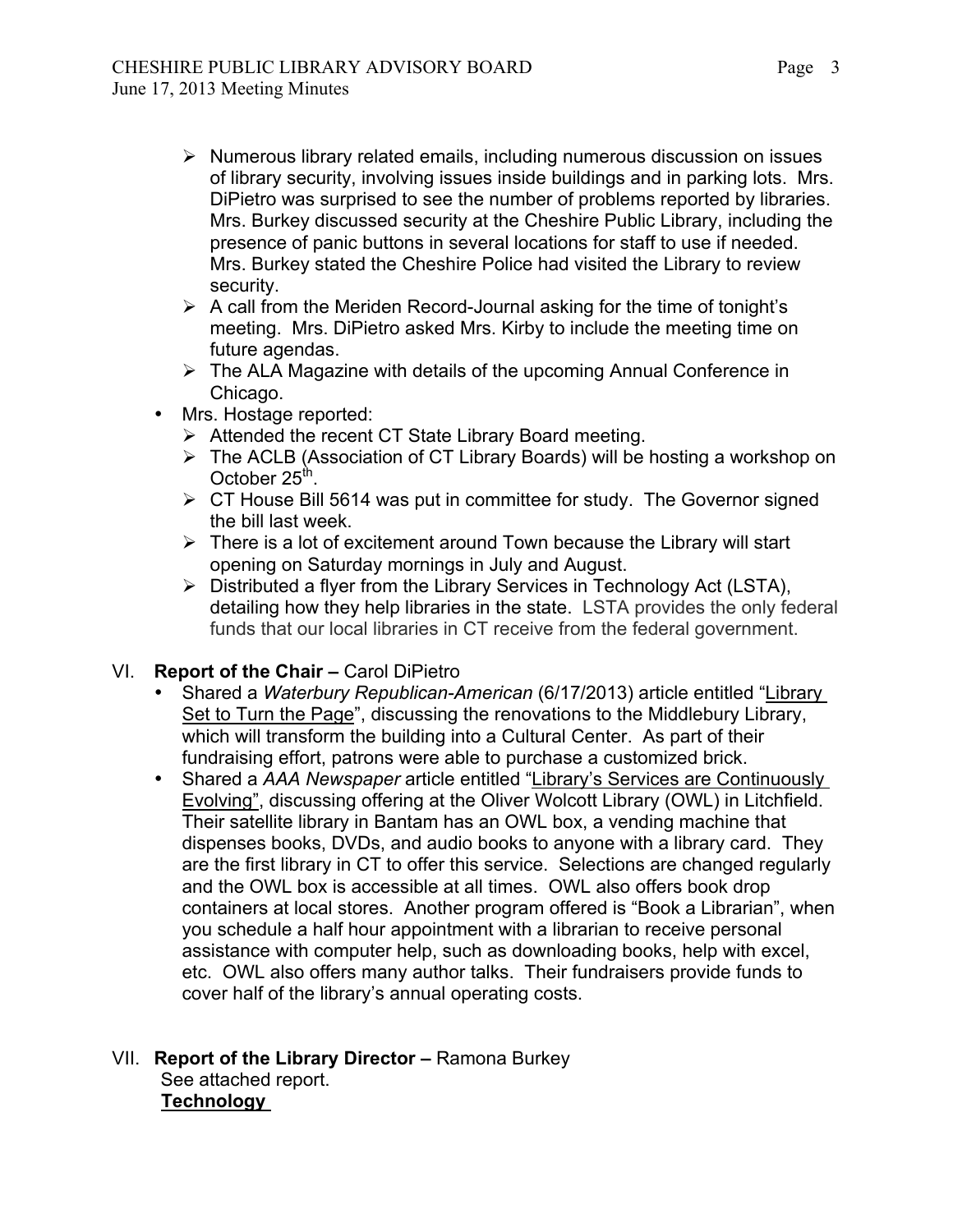I will be attending a web orientation for the Edge Initiative tomorrow afternoon. More information on the Edge Initiative is available at www.libraryedge.org. On Friday, June 14, the directors of the 27 member libraries of Library Connection, Inc. (LCI) voted to approve a migration to a new software system, which will take place by June 30, 2014. The new software vendor is called Innovative Interfaces, Inc. This cost-neutral move will improve the tools that library staff and patrons use to access our shared regional collections. Specifically, Innovative uses a relational database, which allows for very powerful, Google-or Amazon-style searching, unlike our current system (SirsiDynix). Other new features will include integrated searching of not just books and materials, but databases and library programs; suggestions for additional materials that might be of interest to patrons; lists for keeping track of books you've read; improved reporting capability; and an integrated spell-checker for searches. The next 9-12 months should prove challenging and busy for library staff, but we're confident the end product will make for a much better patron experience. Mrs. Burkey estimates the switch will occur in May 2014. This switch will be cost neutral over the life of the new software.

#### **Programs and Services**

May circulation was 33,031 items, of which 728 (2.2%) were downloadable ebooks, audio books and videos. Downloadable magazines (started May 1st) accounted for 36% of our total magazine circulation.

Don't miss these upcoming events (more programs, info and registration at cheshirelibrary.org):

- $\triangleright$  "Is Your Information Safe Online?" Tuesday 6/18 at 7:00p.m.
- Cheshire Cats Classics Book Club: Theodore Dreiser's Sister Carrie Wednesday 6/19 at 7:00 p.m.
- Summer Reading Program ("Dig Into Reading") Kickoff: Monday 6/24 at 11:00 a.m., with magician Chick Kelman
- Exam How to Play Chess (grades  $2-8$ ) Mon. 6/24 through Thurs. 6/27 at 1 p.m.
- $\triangleright$  Sunday Showcase: Great American Piano Revisited, with Paul Bisaccia Sunday 6/30 at 4:00 p.m.
- $\triangleright$  Sunflower Storytime and Cookie Craft Monday 7/1 at 2:00 p.m.
- $\triangleright$  "Digging Into Nature" with Animal Embassy Tuesday 7/2 at 11:00 a.m. ...and MANY more summer programs!

Children's librarians are also visiting the schools to promote the Summer Reading program.

The library will be closed for Independence Day on Thursday 7/4, and for Labor Day weekend from Saturday 8/31 through Monday 9/2. Summer Saturday hours will begin on July 13 and go through August 24. The library will be open from 9:30 a.m. until 1:00 p.m. on summer Saturdays.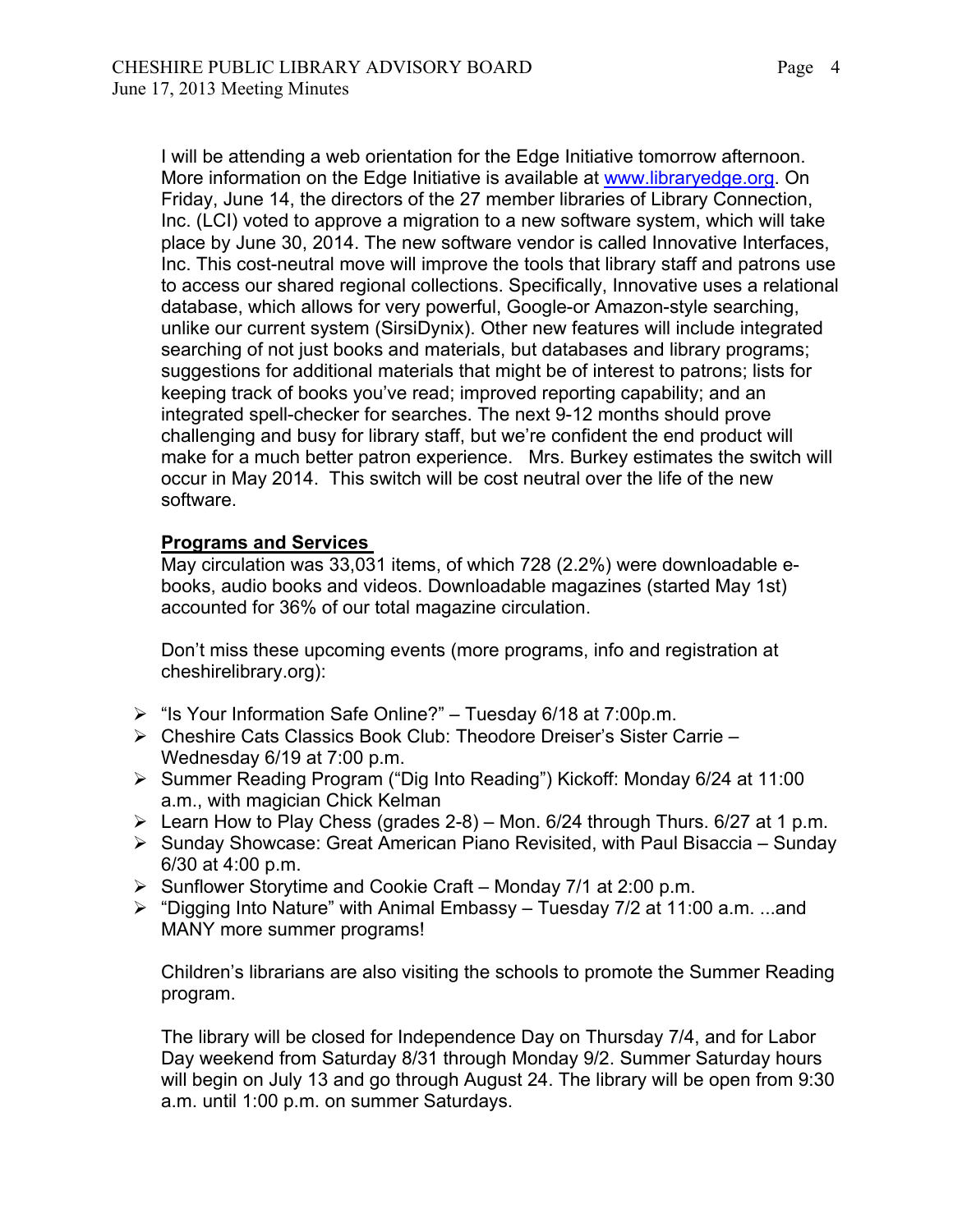# **Personnel**

Performance evaluations are nearly complete and will be sent to the Town Manager's office later this week. Congratulations to Gretchen Yatzook, who is our new Library Technical Assistant! Maria Poirier, Assistant Director of the Library, will be retiring in November 2013 after 36 years at the Library. Starting July 1, 2013, Mrs. Burkey will be a direct report to Joan Pilarczyk, ArtsPlace Director.

# **Financial**

The Department of Energy has awarded the library \$5,000 to purchase EnergyStar compliant computers and tablets, as the library won the statewide Neighbor to Neighbor Energy Challenge. A reception will be held at the library on Tuesday 6/18 at 5:30 p.m. to celebrate this award.

# **Buildings and Grounds**

# **Policies and Planning**

# **Other/Meetings**

I attended a ConnOSHA breakfast seminar; an Executive Safety Committee meeting; an Edge Initiative webinar; conducted Library Technical Assistant interviews; a monthly meeting with the Town Manager; a library managers' meeting; a Library Connection, Inc. software system task force meeting; a town department heads' meeting; a library staff meeting; a Town I.T. Study Group meeting; a Myers-Briggs Type Indicator for Library Leaders webinar; Business Appreciation Day breakfast at Elim Park; an LCI Library Directors Roundtable; a meeting with a Library Ideas (subscription eBooks and downloadable music vendor) rep; and the LCI Annual Meeting.

Best wishes for a safe, healthy and very enjoyable summer!

### VIII. **Unfinished Business**

Mrs. Knott sent a thank you card to the Friends of the Cheshire Public Library.

### IX. **New Business**

• New dates for 2014 meetings: Mrs. DiPietro proposed the following meeting dates for the 2014 calendar year: January 27, February 24, March 17, April 28, May 19, June 16, July and August meetings only if needed, September 15, October 20, November 17, and December 15.

MOTION was made by Mr. Wilson to accept the 2014 meeting dates as presented. SECONDED by Mrs. Nankin. The 2014 meeting dates were unanimously approved. Mrs. Kirby will submit those dates to the Town Clerk.